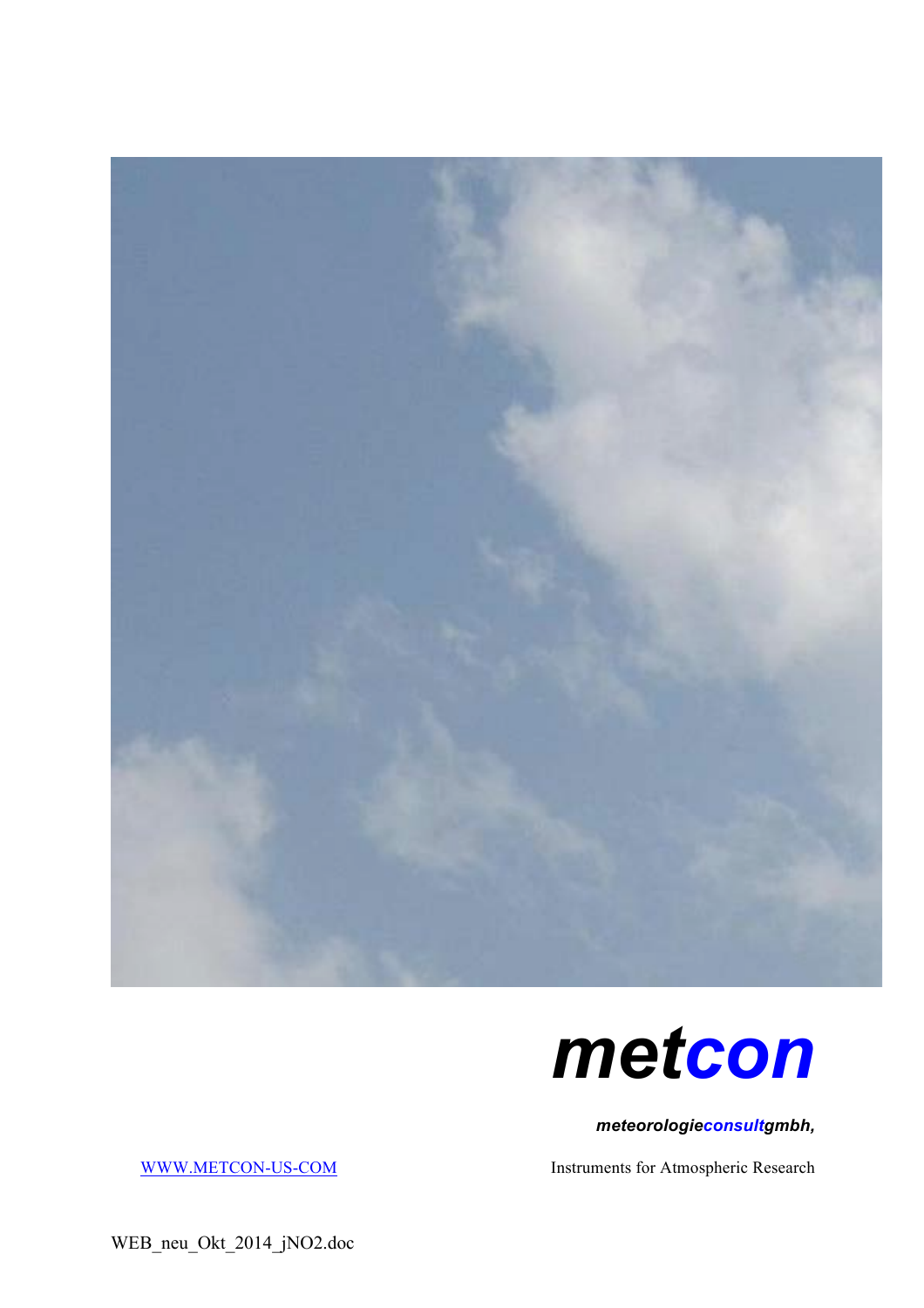# $j(NO<sub>2</sub>)AND j(NO<sub>3</sub>)$ - FI LTER RADIOMETER

In the troposphere ozone is produced via the photolysis of  $NO<sub>2</sub>$  if the resulting NO is converted to NO<sub>2</sub> by peroxiradicals without loss of ozone. For the use in the European research project EUROTRAC/TOR we have developed a radiometer to quantify the photolysis rate of NO<sub>2</sub> as one of the important parameters of the above mentioned cycle of the (anthropogenic) ozone production.

The  $J(NO<sub>2</sub>)$  -RADIOMETER determines the rate of the in-situ NO<sub>2</sub>-photolysis in the atmosphere via a continuous measurement of the actinic flux in the appropriate wavelength of the 4-Pi-sr-hemisphere. The basic design is adopted from the device described by JUNKERMAN, PLATT and VOLZ (J. Atm. Chem. 1987). It was thus modified, that the dependence of the output-signal on the angle of the incending light is minimized by using a set of quartz diffusers. The radiometer is insensitive to atmospheric parameters and does not consist of any movable parts. We operate a set of master-radiometers which are calibrated with the chemical actinometric system at the KFA-Jülich. The re-calibration of the delivered systems is guaranteed by sending one of our master-radiometers to the user for a limited time.  $J(NO<sub>3</sub>)$ radiometers are calibrated by comparison with spectrographic measurements



4-pi-jNO<sub>2</sub>-Filter Radiomer

 $\boldsymbol{2}$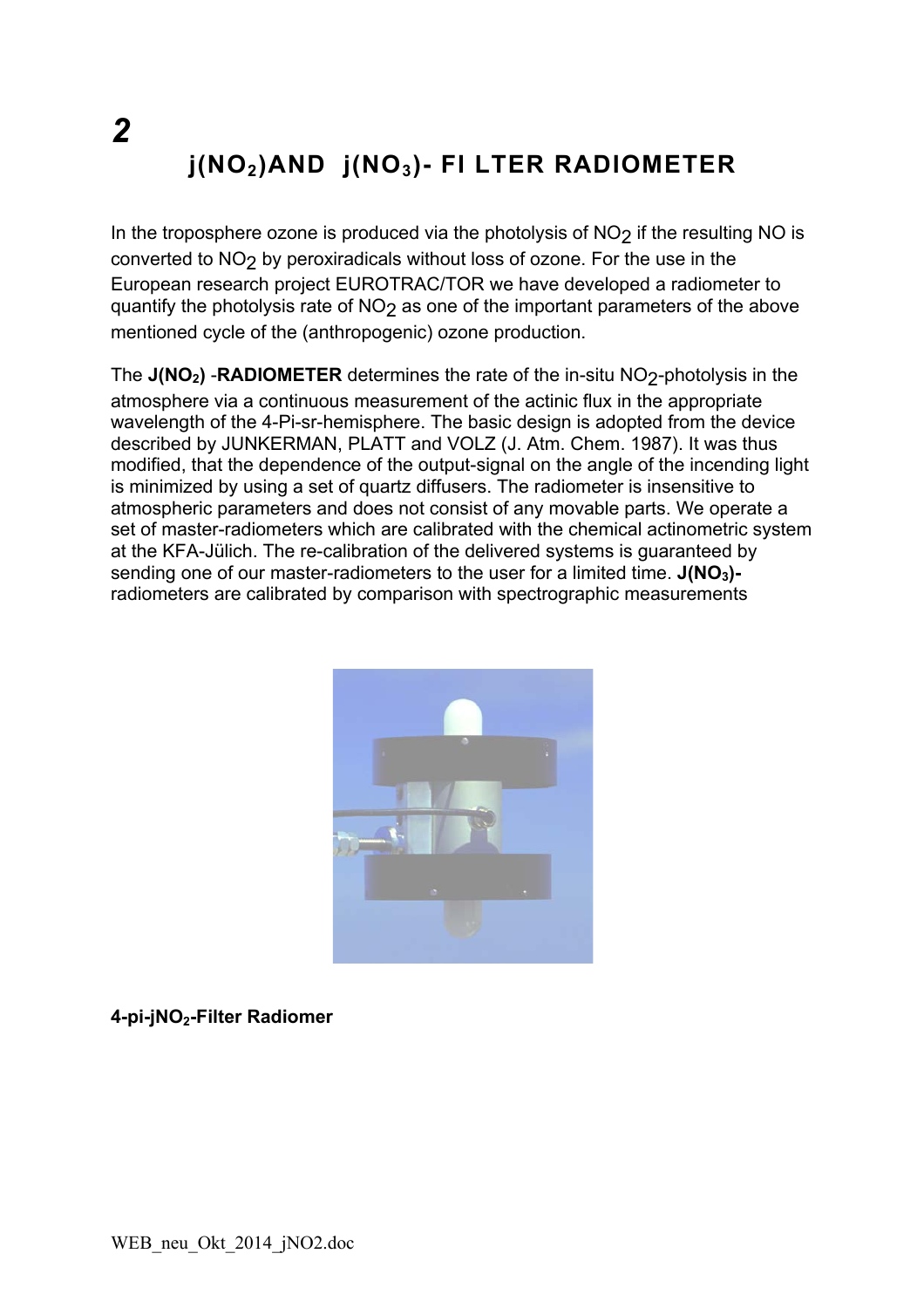| <b>SPECIFICATIONS</b>             |                                                               |
|-----------------------------------|---------------------------------------------------------------|
| FIELD OF VIEW 2* 180°(4 $\pi$ sr) |                                                               |
| <b>ANGULAR DEPENDENCE</b>         | Approx. +/- 5% (w.resp. to the averaged signal                |
| +/- 80° ZENITH DISTANCE           | from $-90^\circ - +90^\circ$ )                                |
| <b>WAVELENGTH CHARACTERISTICS</b> | Best fit to the photolysis frequency of the $NO2$ -           |
|                                   | molecule                                                      |
| <b>ABSOLUTE CALIBRATION</b>       | Better than $+/- 5\%$ with respect to a chemical              |
|                                   | Actinometer (FZ Jülich) and j-spectrograph                    |
| <b>SENSITIVITY</b>                | ca. $1.5 * 10^{-6}$ sec <sup>-1</sup> / mV                    |
| <b>LINEARITY</b>                  | Better 1% according to the characteristics of the             |
|                                   | detector                                                      |
|                                   | <b>DETECTOR   HAMAMATSU Head-on Vacuum Phototube</b>          |
| <b>OUTPUT SIGNAL</b>              | $2 * 0$ -10 VDC for the two fields of view                    |
| POWER SUPPLY                      | 230/110 VAC, 12 / 28 VDC version upon                         |
|                                   | request                                                       |
| OPERATING TEMPERATURE             | $>$ 30 $\degree$ C, controlled as option, to prevent dew, ice |
|                                   | and snow                                                      |
| <b>INSTRUMENT-BODY</b>            | Aluminum                                                      |
|                                   | WEIGHT   Approx. 800 g.                                       |
| <b>OPTICAL SYSTEM</b>             | Quartz                                                        |
| <b>QUALITY ASSURANCE</b>          | The systems can be tested by slowly rotating the              |
|                                   | two detector-heads. A SOP is part of the                      |
|                                   | delivery.                                                     |
| <b>INTERCALIBRATION</b>           | Several master-systems are permanently                        |
|                                   | operated. A yearly calibration of our master-                 |
|                                   | radiometers with the JÜLICH chemical                          |
|                                   | actinometer will be performed. The user may                   |
|                                   | send their radiometers to our laboratory once                 |
|                                   | per year for a one-week recalibration We also                 |
|                                   | can send one of our master-devices to the user                |
|                                   | for a limited time                                            |
| <b>MAINTENANCE</b>                | There are no parts to be changed or repaired by               |
|                                   | the user except a tube with drying agent.                     |
|                                   | OPTIONS Aircraft versions are available as 2-pi-devices       |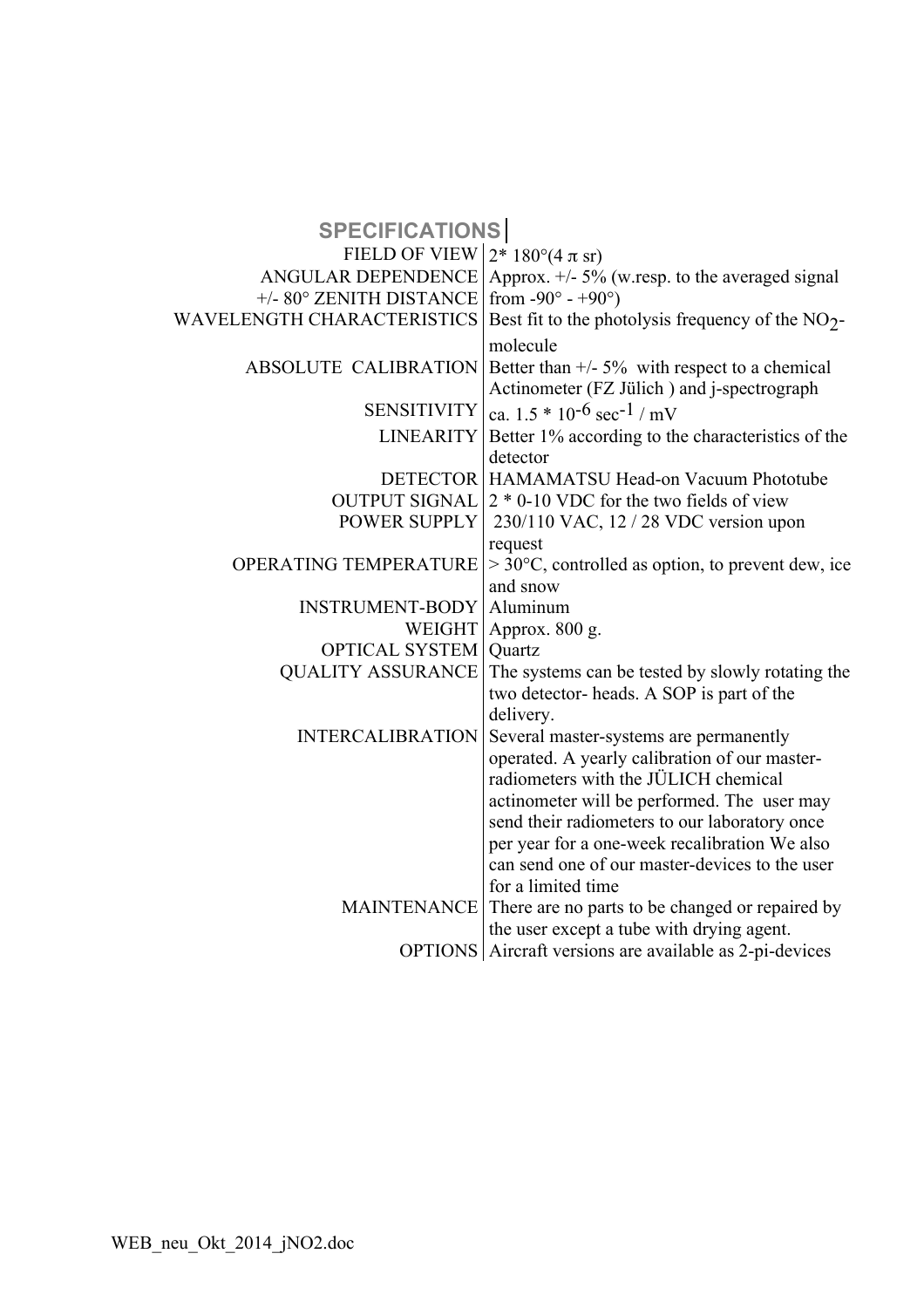## **ACTINIC!JNO2 FILTER+RADIOMETER**



### **2+pi+jNO2+Radiomer**



#### Angular Charakteristics of the Detector Optics

• Calibration service for JNO2-filter radiometers and spectrographs The calibration service is permanently available. Instruments can be sent for calibration at any time of the year. The instruments are operated in parallel with our  $J(NO<sub>2</sub>)$  - master devices and with an absolutely calibrated actinic spectral radiometer at a mountain site. The master- spectrograph is calibrated regularly using a 1000 Watt FEL standard, NISTand PTB- traceable. Spectrographs, sent in for calibration are absolutely calibrated with the 1000 Watt – lamp and in an atmospheric inter-comparison with our masterspectrograph.!

#### meteorologie consult gmbh **Dr. Rainer Schmitt Frankfurter Str. 28 61462!Koenigstein GERMANY metcon@metcon+us.com R.Schmitt@metcon-us.com**